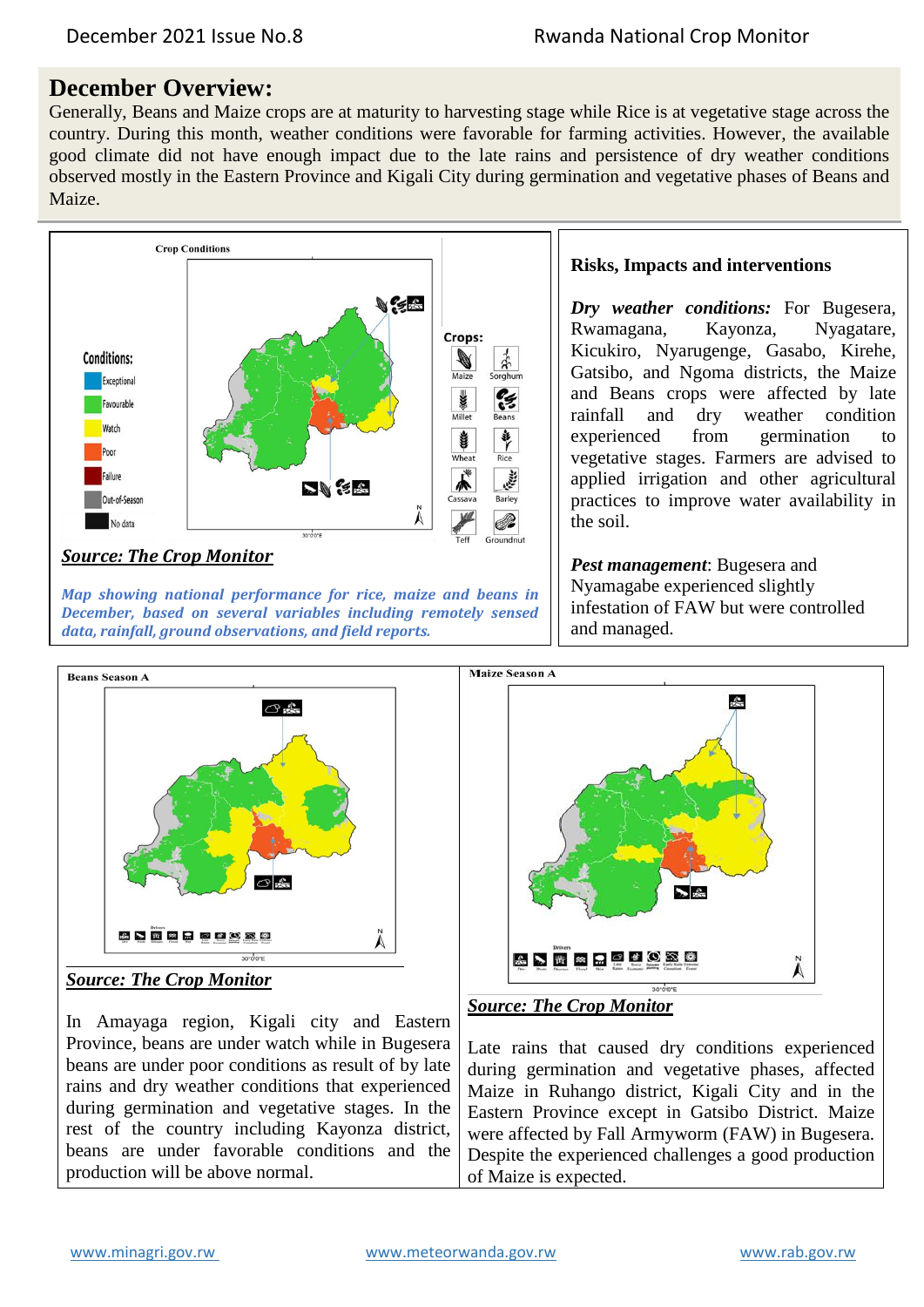



## **Source: E-Soko**

**Source: The Crop Monitor**

In most parts of the country where rice is cultivated, a good production is expected due to favorable weather conditions experienced and water availability for irrigation in rice farmland.

The price of maize, rice and beans at potential markets in the country show a high price of rice, followed by beans at the second place. High price is observed in Kigali city for beans, while the price of rice was high in Eastern and Western Provinces compared to other Provinces. Maize price is very lower compared to rice and Beans.



The Western and Southern Provinces, experienced rainfall deficit. However, the rest of the country experienced normal to surplus rainfall.

Generally, the forecast for January and February 2022 shows that there are chances of having normal to slightly above normal rainfall countrywide.

*Advisory*: As we are in harvesting period for Maize and Beans and due to the fact that the forecast shows wet weather conditions in January to February 2022. Therefore, farmers are advised to be carefully during postharvest handling activities which may be affected by expected wet weather conditions.

## **CLIMATE OUTLOOK**